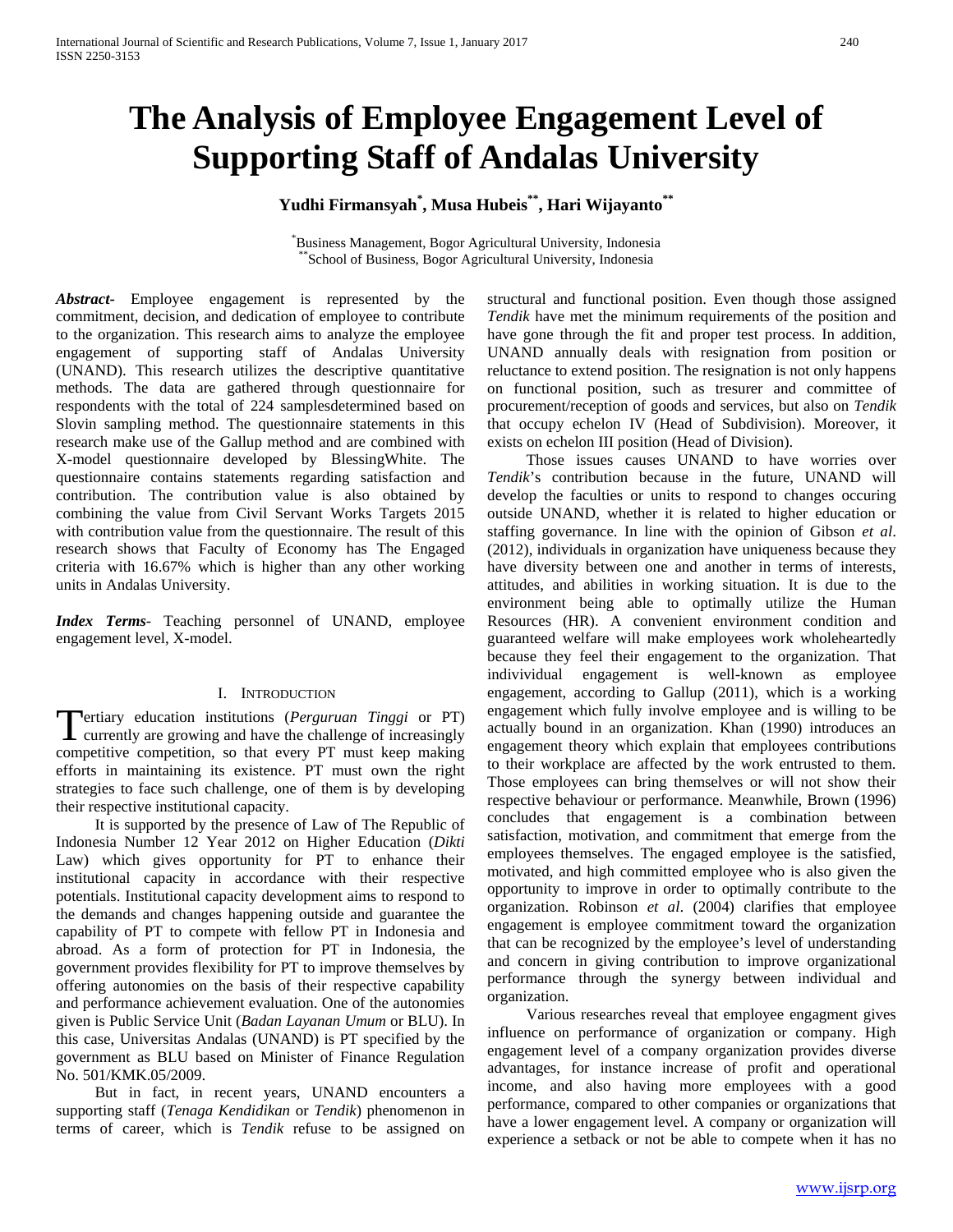ability to upgrade the engagement between organization and the HR within it, which are valuable assets to create a synergy in achieving the objectives that must be achieved (Balakkrishnan *et al*. 2014).

 Studies by Markos dan Sridevi (2010), Rudin (2013), Putri and Welly (2014), Kaliannan and Adjovu (2014), and Anita (2014) conclude that employees with a high engagement have enthusiasm for company and they work exceeding the prevailing work hours. A number of companies in Indonesia have conducted an engagement survey as a road map of HR development in order to support Good Corporate Governance (GCG). Companies which have performed employee engagement survey, namely PT Jaminan Sosial Tenaga Kerja (PT Jamsostek), PT Pertamina, and PT PLN. Government agency which have performed employee engagement survey is Ministry of Finance.

The success achieved by various companies and ministry is inseparable from the survey performed on their employee performance through employee engagement survey. Therefore, the researchers of this research believe that employee engagement survey on *Tendik* of UNAND needs to be done as a basis of UNAND's policy regarding HR planning and management system.

#### II. RESEARCH METHODS

 This research is conducted by taking civil servant *Tendik*  (*Tendik Pegawai Negeri Sipil* or PNS) of UNAND as the research object. The aspect studied is the employee engagement of *Tendik* UNAND. This research is conducted from January until March 2016 in UNAND, Padang, West Sumatera. This research is a descriptive quantitative research using survey methods. Types of data used in this reasearch are primary and secondary data. The gathered data are processed, analyzed with a statistic descriptive analysis, and presented in the form of tabulation, charts, and diagram.

## III. RESULTS AND DISCUSSION

 The measurement of employee engagement level of UNAND's *Tendik* harness the X-model which is based on the satisfaction and contribution of *Tendik*,based on Civil Servant Works Targets (*Sasaran Kinerja* PNS or SKPPNS) 2015. SKP of *Tendik* is reckoned with *Tendik*'s attendance list with reference to the Regulation of Ministry of Research, Technology, and Higher Education Number 31 Year 2016.

 The result of questionnaire data and PPKPNS show that employee engagement of UNAND's *Tendik* is categorized into five criteria which is in line with the X-model, namely:

1. The Engaged

 The Engaged are *Tendik* with the score of 4.5 in the dimension of satisfaction and contribution.

2. The Almost Engaged

 *Tendik* that are included in this level are *Tendik* with the score of more than 4 but not less than 4.5 in the dimension of satisfaction and contribution.

3. Honeymooner and Hamster

 Honeymooner and Harmster are *Tendik* with the score of more than 3.5 but not less than 4 in the satisfaction dimension and the score of less than 3.5 but not less than 3.

4. Crash and Burner

 Crash and Burner are *Tendik* with the score less than 3 but not less than 2.5 in the dimension of satisfaction and contribution.

5. The Disengaged

 The Disengaged are *Tendik* with the score of less than 2.5 in the dimension of satisfaction and contribution.

 According to the analysis results, which refer to the Xmodel combined with Gallup to measure the engagement level of UNAND's *Tendik*, overall, *Tendik* with The Engaged criteria amount to 4.02%;*Tendik* with The Almost Engaged criteria amount to 21.4 %; *Tendik* with Honeymooner and Hamster criteria amount to 39.29%;*Tendik* with Crash and Burner criteria amount to 27.68%; and *Tendik* with The Disengaged criteria amount to 7.59%. The overall distribution of engagement criteria of UNAND's *Tendik* is displayed in Figure 1.



## **Figure 1 The distribution of engagement criteria of UNAND's** *Tendik*

 The Engaged criteria is the highest level and can be used as an indicator of engagement of UNAND's *Tendik* in giving contributions for UNAND.*Tendik* with this criteria can be classified into several categories, namely *Tendik* whowere originally honorary employee and then appointed as PNS, *Tendik*  whose working unitis able to provide additional income because it implements adequate incentive system due to a high workload, and lastly structural *Tendik* who occupy structural position, have 3 or less *Tendik* as subordinate, and whose working unit has a working rhythm and pressure that not high. It is seen here that honorary employees who already become a PNS give a high contribution as a form of remuneration over their appointment as a PNS. These *Tendik* have occupied a honorary status of more than 10 year and when they are appointed, their years of service are acknowledged and they are given the opportunity to continue study, so that their rank and position have been adapted with their latest education and years of service in UNAND.

 Faculty of Economy is a working unit which has *Tendik*  with The Engaged criteria with the percentage of 16.67%.Rectorate has *Tendik*with The Engaged criteria who were originally honorary employees and then become a PNS. Faculty of Medical Studies and Faculty of Agriculture have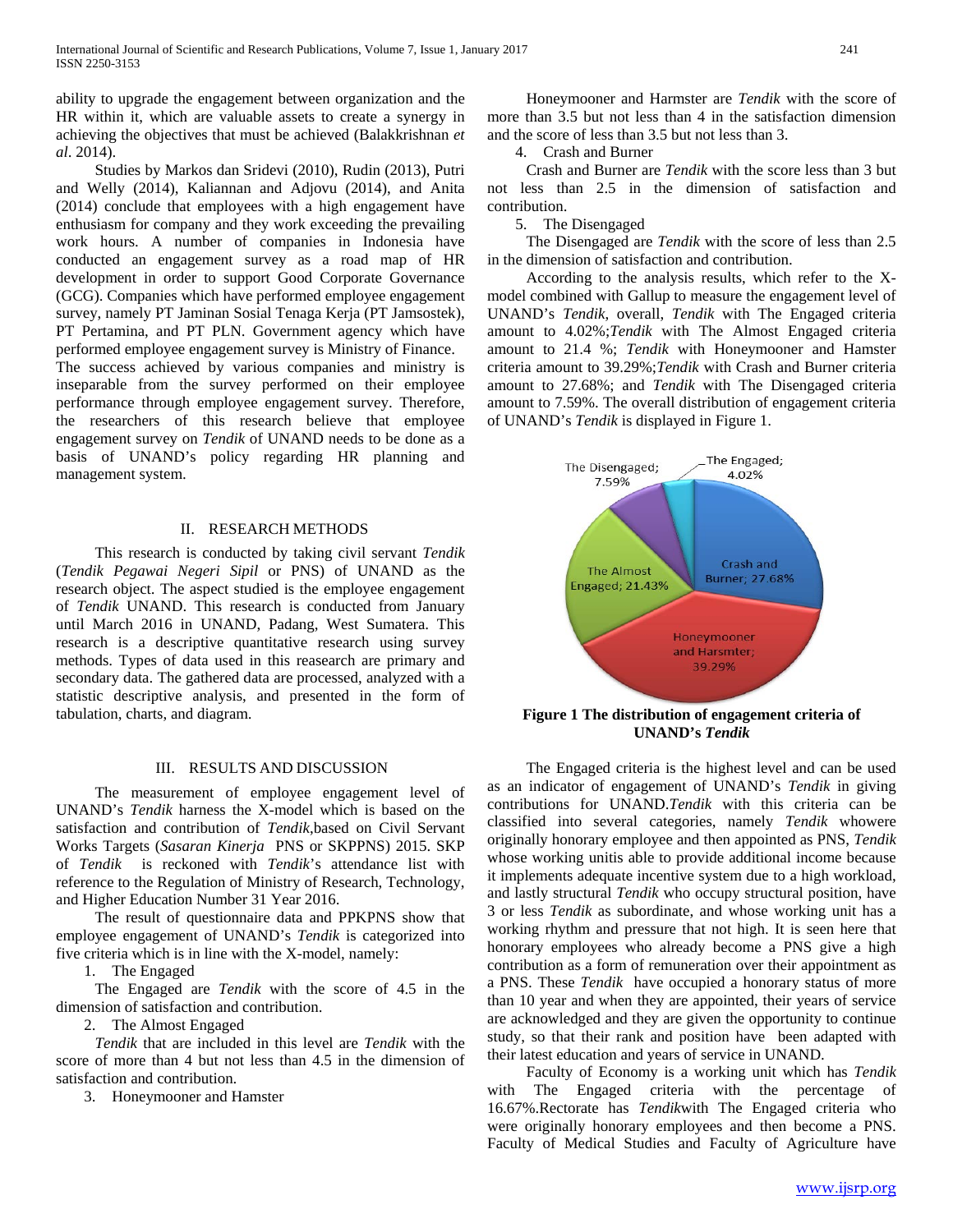*Tendik* with The Engaged criteria whose working unit impose incentive system adjusted with high workload. Faculty of Animal Husbandry has no *Tendik* with The Engaged criteria. The details can be seen in Figure 2.



Information: *Rektorat* means rectorate; F. *Kedokteran* means F. of Medical Studies; F. *Pertanian* means F. of Agriculture; F. *Peternakan* means F. of Animal Husbandry; F. *Ekonomi*means F. of Economy Figure 2.The distribution of engagement of UNAND's *Tendik* based on working unit

 As presented in Figure 2, Faculty of Animal Husbandry has the highest percentage of *Tendik* with The Almost Engaged criteria, compared to the other working units. Its percentage isthen followed by Faculty of Economy, Faculty of Agriculture,Rectorate, and Faculty of Medical Studies. *Tendik*  with that criteriaare *Tendik* which have high dimension of satisfaction and contribution. Those *Tendik* are *Tendik* who perform their job and function on daily basis. It is in accordance with their level of discipline in performing job or routine as PNS. *Tendik* with Honeymooner and Hatmster criteria have a good dimension of satisfaction and fair contribution. These *Tendik* feel satisfied with all obtained from UNAND but do not give any reciprocity in the form of contribution to UNAND. They do more storytelling in performing their jobs which makes their working hours wasted.It is seen from their contribution to the achievement of performance targets that become a guidance in performing job.*Tendik* with Honeymooner and Harmster criteria in Rectorate amount to 22.14% and in Faculty of Animal Husbandry amount to 51.61%.

 *Tendik* of Faculty of Medical Studies with Crash and Burner criteria amount to 41.94% which is higher than the other working units. The respective percentage of *Tendik* with Crash and Burner criteria are as follows: Faculty of Animal Husbandry (15.38%), Rectorate (26.43%), Faculty of Agriculture (22.73%), and Faculty of Economy (27.78%).*Tendik* with this criteria are *Tendik* with high contributions but low satisfaction. They have a high loyalty, high responsibility on job, high education, and have years of service that still relatively moderate and short. They have a heavy workload and risks but feel unsatisfied with the various policies in UNAND which often corner them. In other words, they feel unfairly treated. They feel disrespected even though they have given their time and energy surpassing the normal working hours and do job outside the real job. They have a bad track recordswith the current superior. They and their superior have worked in the same working unit before. This condition gives negative impact to the success of working unit in performing its function.

 The Disengaged criteria become a very serious problem for an organization because they have no commitment and loyalty and also low productivity. In relatio with The Disengaged criteria, only Faculty of Animal Husbandry and Rectorate which own *Tendik* with this criteria. Meanwhile, other working units, namely Faculty of Agriculture, Faculty of Economy, and Faculty of Medical Studies have no *Tendik* with this criteria.

#### IV. CONCLUSION

 The overall measurement results of engagement level of UNAND's *Tendik* are The Engaged (4.02%), The Almost Engaged (21.43%), Honeymooner and Harmster (39.29%); Crash and Burner (27.68%), and The Disengaged (7.59%). Based on working unit, most of *Tendik* with The Engaged criteria exist in the Faculty of Economy which amount to 16.67%. On the contrary, the majority of *Tendik* with The Disengaged criteria are in the Faculty of Animal Husbandry. That percentage of The Disengaged criteria is not only the highest among other criteria but also the highest of all The Disengaged in other working units.